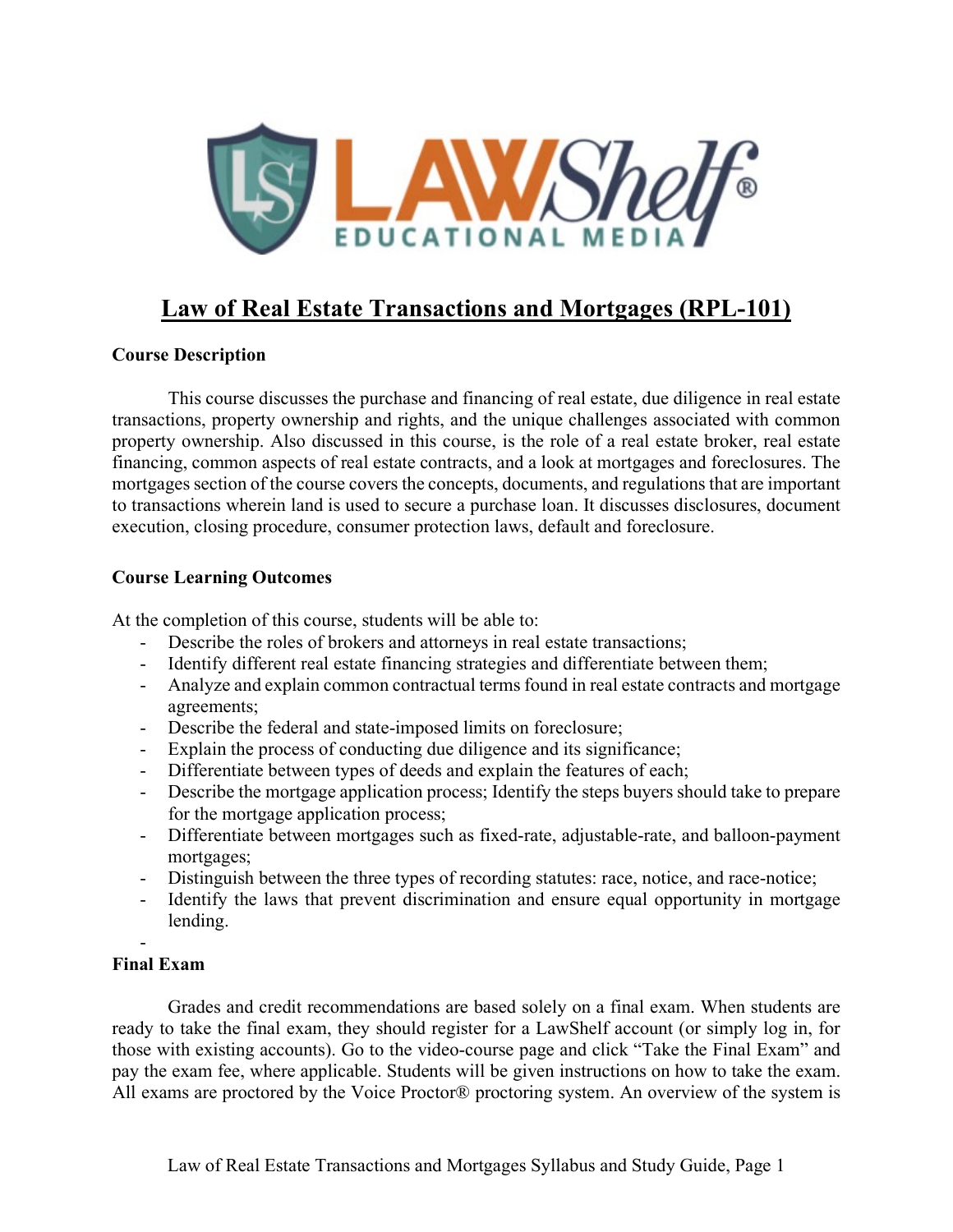[provided](https://lawshelf.com/voiceproctorvideo) here and it requires no training or learning curve. Grades of 70% or above are considered passing grades and qualify for recommended transfer credit.

The final exam is based on the video course modules. Additional resources detailed in this syllabus are helpful for background and for building greater understanding of the course materials. Inquiries can be made through the LawShelf Contact form on our website by clicking the "email us" button that appears at the bottom of most LawShelf pages. Transcripts can be ordered via Parchment, as detailed on our website.

### **Case Studies**

Many LawShelf video courses include case studies. These do not necessarily teach new material but are meant to demonstrate how the materials covered in the course are applied by various courts. Concepts covered in the case studies are covered on the final exam, so make sure to watch the case studies before taking the exam. However, it is unnecessary to memorize the facts and details of the cases covered in these case studies.

### **Self-Quizzes**

Video-course modules and case studies feature self-quizzes that consist of practice questions on the materials covered in the videos. These questions are presented for the benefit of the student and are important to review before taking the final exam because they are similar in style and substance to the questions on the final exam. These quizzes are not graded or monitored and there is no record of how students answer these questions. Students may answer these questions as many times as they like and are encouraged to keep re-taking the quizzes until they have mastered all the questions.

# **Study Guide**

# **Introductory Videos**

These videos provide background to help students better understand the main parts of the course, which are the video-course modules below.

**Contracts for the Sale of Real Estate <https://lawshelf.com/shortvideoscontentview/contracts-for-the-sale-of--real-estate>**

#### **Common Real Estate Contract Provisions – Part 1**

**[https://lawshelf.com/shortvideoscontentview/common-real-estate-contract-provisions-part-](https://lawshelf.com/shortvideoscontentview/common-real-estate-contract-provisions-part-1/)[1/](https://lawshelf.com/shortvideoscontentview/common-real-estate-contract-provisions-part-1/)**

**Common Real Estate Contract Provisions – Part 2 [https://lawshelf.com/shortvideoscontentview/common-real-estate-contract-provisions-part-](https://lawshelf.com/shortvideoscontentview/common-real-estate-contract-provisions-part-2/)[2/](https://lawshelf.com/shortvideoscontentview/common-real-estate-contract-provisions-part-2/)**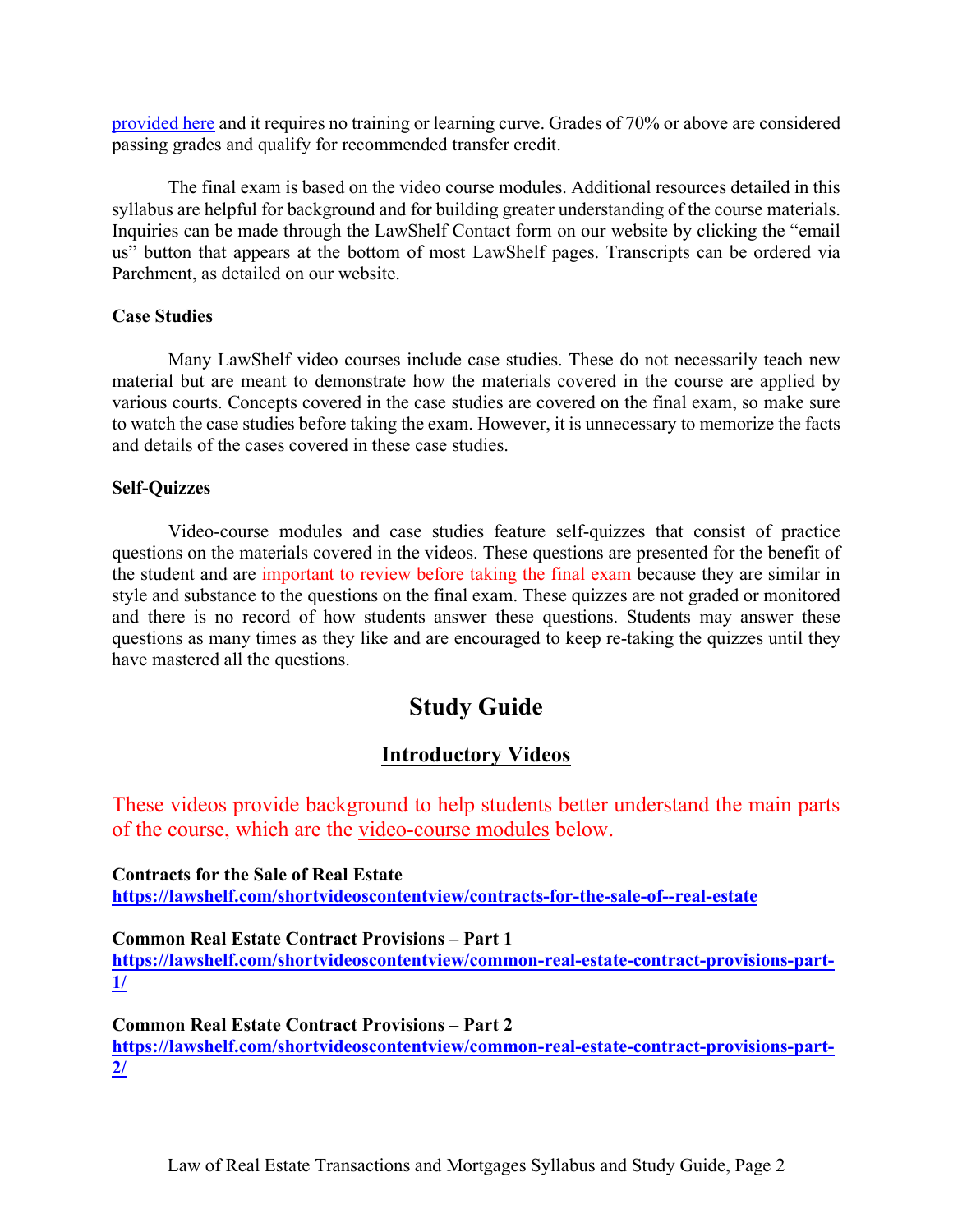**The Role of Earnest Money in Contracts for the Sale of Real Property [https://lawshelf.com/shortvideoscontentview/the-role-of-earnest-money-in-contracts-for](https://lawshelf.com/shortvideoscontentview/the-role-of-earnest-money-in-contracts-for-the-sale-of-real-property)[the-sale-of-real-property](https://lawshelf.com/shortvideoscontentview/the-role-of-earnest-money-in-contracts-for-the-sale-of-real-property)**

**Real Property Ownership: The Estate System and Future Interests <https://lawshelf.com/shortvideoscontentview/the-estate-system>**

**Restraints on the Transfer of Real Property <https://lawshelf.com/shortvideoscontentview/restraints-on-the-transfer-of-real-property>**

## **Courseware Readings**

These courseware readings provide background to help students better understand the main parts of the course, which are the video-course modules below.

**Read the following sections of "Foundations of Law" [courseware:](https://lawshelf.com/coursewareview)**

**The following chapters under Real Property:**

#### **Concurrent Ownership of Real Property**

**Introduction to Concurrent Ownership Tenancy in Common Joint Tenancy Tenancy by the Entirety Community Property Rights and Duties of Co-Tenants**

#### **Acquisition of Real Property**

**Acquisition by Adverse Possession Contracts for the Sale of Real Property The Closing and Real Property Deeds**

## **The Recording System and Mortgages**

**The Recording Acts- Introduction Notice and Race-Notice Jurisdictions Mortgages and Foreclosure**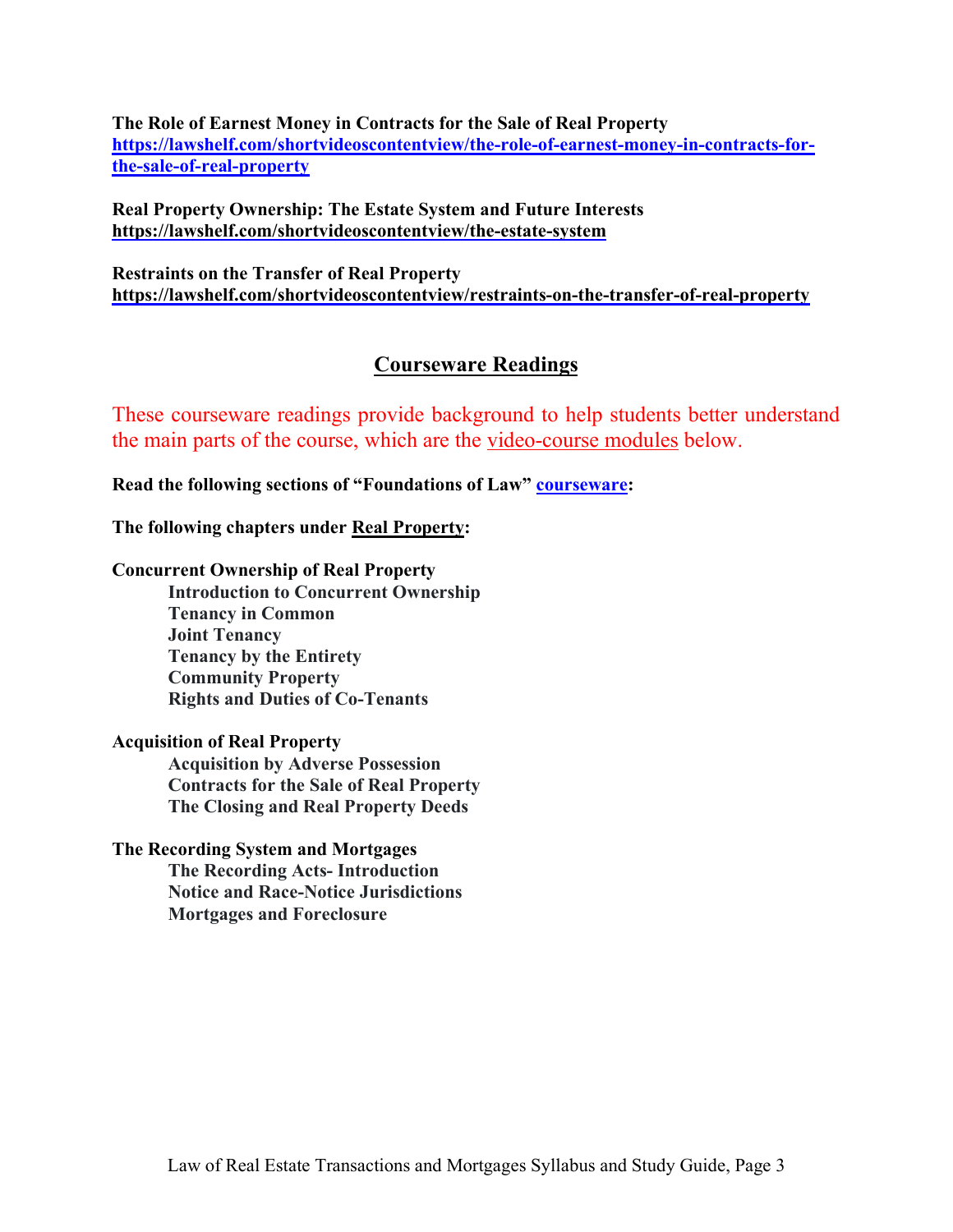## **Video Course Modules**

These videos constitute the main part of the course and are they sources of the questions on the final exam.

**<https://lawshelf.com/videocoursescontentview/real-estate-transactions->**

**Part 1, Module 1: Introduction to Real Estate Transactions**

**Part 1, Module 2: Financing Real Estate Transactions**

**Part 1, Module 3: Real Estate Purchase Due Diligence**

**Part 1, Module 4: Real Estate Ownership & Property Rights**

**Part 1, Module 5: Common Interest Property Ownership**

**Part 2, Module 1: Common Real Estate Finance Methods**

**Part 2, Module 2: Mortgage Execution: Recording Requirements, Documentation, and Closing Procedures**

**Part 2, Module 3: Consumer Protection and Equal Opportunity in Real Estate Lending**

**Part 2, Module 4: The Subprime Mortgage Crisis: Causes and Lessons Learned**

**Part 2, Module 5: Mortgage Default and Foreclosure**